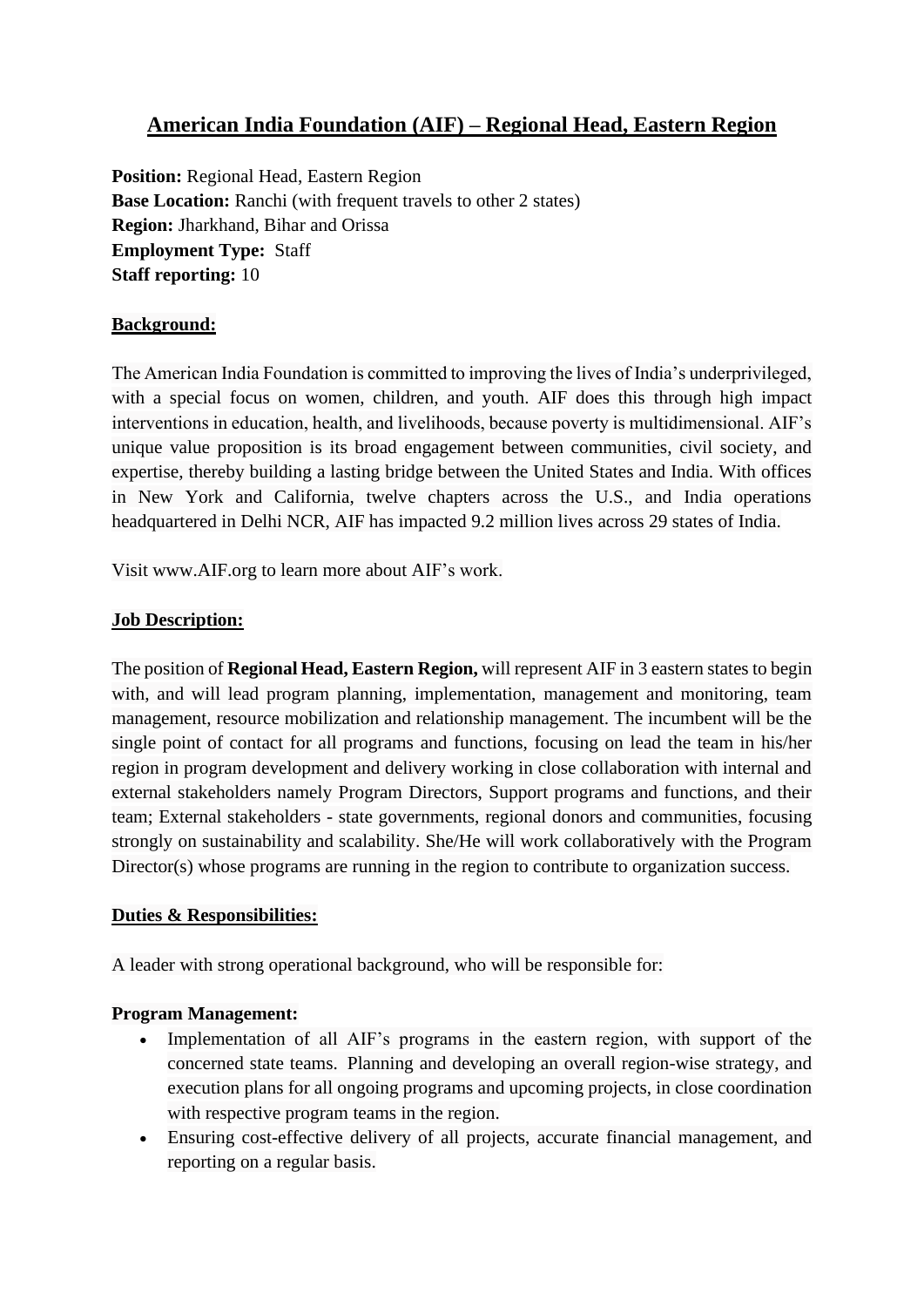- Setting and monitoring of program budgets, forecasts, cash flow analysis, management and financial accounts with close support of Project Leads in each of the State.
- Delivering of all donor driven projects and requirements, as per the agreed goals and timelines.
- Generating quality project reports, presentations, and communication materials
- For donors, and internal and external stakeholders.
- Building relationships with government, PSU and private companies for resource mobilization and expansion of current and new programs, in existing and new states in the region.
- To be responsible for liaison for government follow up, arising due to programmatic requirements.
- Stay informed about policy trends, at the state and region level, and use this information to align and position AIF's programs, accordingly.

## **People Management**

- Determine the human resources requirements as per the program strategy, available budget, opportunities and operations' requirements.
- Evaluation of the project-wise human resources requirements, timely recruitment, and performance reviews/appraisal of all regional team members, along with the PDs/ HOO.
- To address human resources development needs of the program team and work closely with HR for its implementation.
- Manage project team(s) and ensure quality delivery of projects in a timely manner.

## **Qualifications & Experience:**

- Full time master's degree/ diploma or higher in Education/ Rural Development/Management/ Social Science/ Development Studies/ Public policy or equivalent discipline.
- Minimum 8-10 years of experience in implementing large scale, multi-state program, multi sectoral projects.
- Experience of working in Education program in non-profit organization /Corporate would be added advantage.
- Experience of working with Government programs, CSR, Smart Governance Initiative would be added advantage.

## **Skills & Competencies:**

- Doctorate/Postgraduate with at least 8-10 years of experience preferably in the Education Sector/ Governance/ CSR.
- Individual having experience of working with Government department/CSR/PSU would be added advantage